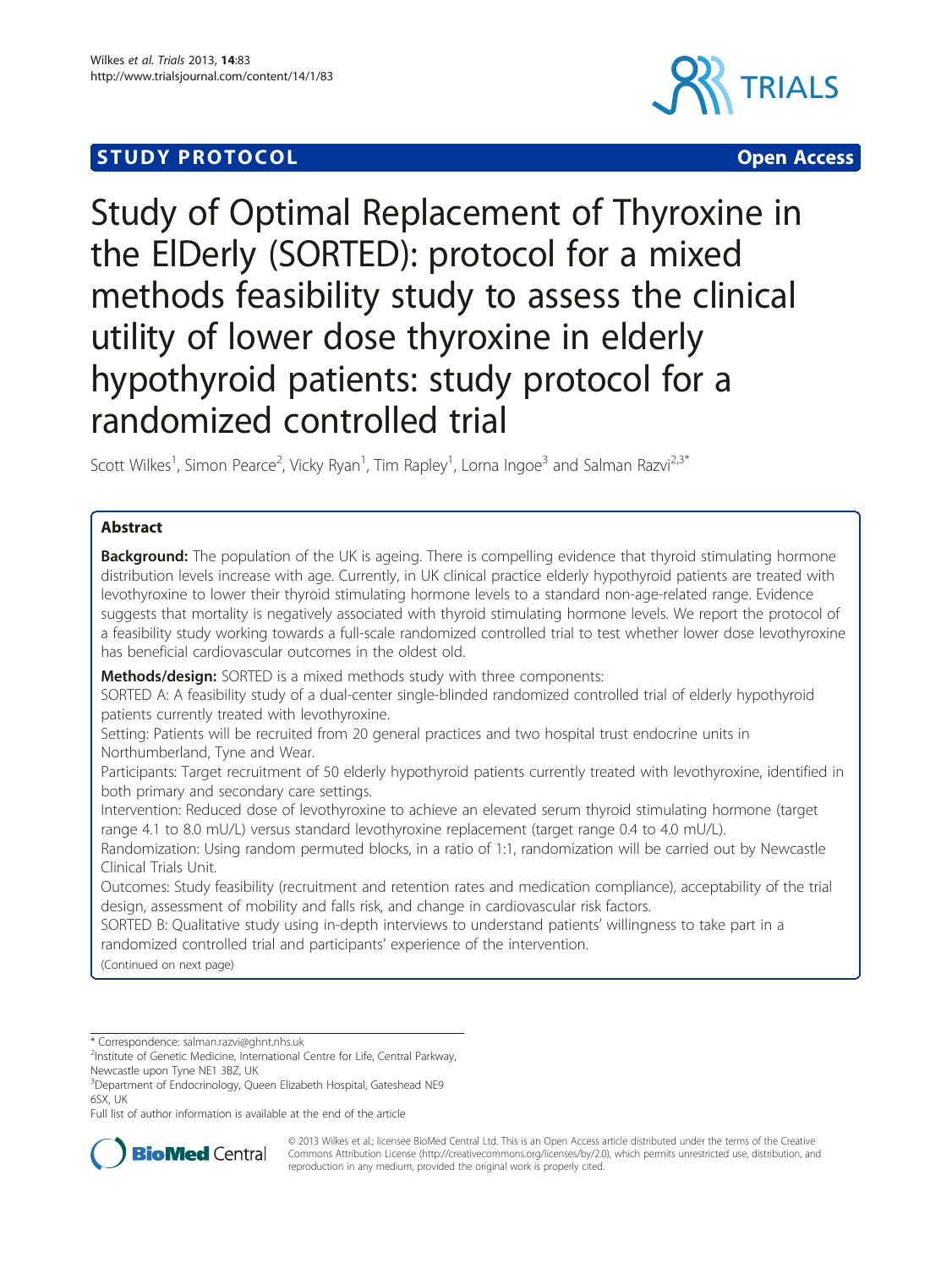## (Continued from previous page)

SORTED C: Retrospective cohort study of 400 treated hypothyroid patients aged 80 years or over registered in 2008 in primary care practices, studying their 4-year cardiovascular outcomes to inform the power of SORTED II.

**Discussion:** This is a study to evaluate the feasibility of conducting a randomized controlled trial in elderly hypothyroid patients in general practice and hospital settings. The results will inform the design of the definitive SORTED II trial to evaluate the effects of lower dose thyroxine in elderly hypothyroid patients.

**Trial registration:** Current Controlled Trials [ISRCTN16043724](http://www.controlled-trials.com/ISRCTN16043724)

Keywords: Hypothyroidism, Ageing, General practice, Primary health care, Cardiovascular disease, Thyroxine, Feasibility, Randomized controlled trial

## Background

The population of the UK is ageing. Over the last 25 years the percentage of the population aged 65 and over increased from 15% in 1984 to 16% in 2009, an increase of 1.7 million people. Over the same period, the percentage of the population aged under 16 decreased from 21% to 19%. This trend is projected to continue. By 2034, 23% of the population is projected to be aged 65 and over compared to 18% aged under 16.

The greatest population increase has been in the number of those aged 85 and over, the 'oldest old'. In 1984, there were around 660,000 people in the UK aged 85 and over. Since then the numbers have more than doubled reaching 1.4 million in 2009. By 2034 the number of people aged 85 and over is projected to be 2.5 times larger than in 2009, reaching 3.5 million and accounting for 5% of the total population [[1\]](#page-11-0).

Thyroid hormones are crucial in controlling metabolism and have an impact on a wide array of tissues including brain, heart, muscle and bones. Thyroid dysfunction is common, affecting all age groups, with a higher frequency in women and older individuals. In the NHANES III survey, a study designed to provide normative estimates of health and nutritional parameters in the USA, a raised serum thyroid stimulating hormone (TSH) level (>4.5 mU/L) was found in 14% of the population aged 80 years or over [[2\]](#page-11-0). In the UK, the population-based Whickham study found that 10% of the population over the age of 75 years had a raised TSH level (>6.0 mU/L) [\[3](#page-11-0)]. There is compelling evidence that serum TSH distribution levels increase progressively with age in the reference population with the 97.5th centile being 4.03 mU/L in the 50 to 59 age group and 7.49 mU/L in the 80+ age group [\[4](#page-11-0)]. Therefore the prevalence of hypothyroidism and subclinical hypothyroidism is likely to be significantly overestimated in the oldest old and, more importantly, treatment with levothyroxine (LT4) inappropriately initiated in a proportion of these.

Treating elderly patients who have mildly elevated TSH with LT4 does not improve cognitive function [\[5\]](#page-11-0). It is recognized that over-treatment with thyroid hormones has the potential for deleterious effects on quality of life, skeletal health, cardiovascular mortality and incidence of atrial fibrillation [[6](#page-11-0)]. This finding has been borne out in the well-designed prospective follow-up study of 85-year -old individuals in Leiden [[7](#page-11-0)]. This study showed that mortality was negatively associated with TSH levels and increased with higher free thyroxine levels. Furthermore, in the same study, subgroup analyses after exclusion of individuals on medication for thyroid disease showed that higher TSH and lower thyroxine levels were associated with reduced worsening of disability, better memory and reduced mortality over 4 years of follow-up. In another study of older untreated adults aged more than 70 years, a mildly elevated TSH between 4.5 and 7.0 mU/L was associated with a slight functional advantage in mobility compared to those with TSH levels of 0.4 to 4.5 mU/L [[8](#page-11-0)]. This suggests that treatment with thyroid hormones could worsen these important outcomes in elderly individuals. Another study of older women (>65 years) found that mortality in thyroid hormone users tended to be higher with a hazard ratio (95% CI) of 1.11 (0.98 to 1.24) and that mildly elevated TSH was not associated with excess cardiovascular mortality [\[9\]](#page-11-0). A meta-analysis of observational population-based studies [\[10\]](#page-11-0), and confirmed by others [[11](#page-11-0)], has shown that mild hypothyroidism in the elderly is not hazardous for vascular mortality and events.

Currently, all individuals with hypothyroidism are treated as a homogenous group irrespective of age with the aim of achieving serum TSH levels within the reference range (0.4 to 4.0 mU/L). However, thyroxine metabolism is altered in advanced age, and 'age-adjusted' reference ranges are not employed [\[12\]](#page-11-0). Experts suggest that in older hypothyroid patients LT4 treatment should be tailored to have a higher 'target' TSH value compared to younger individuals and that 'prospective therapeutic trials are necessary to clarify the necessity of replacement therapy in the elderly' [[6](#page-11-0)]. There is neither consensus nor published NICE clinical guidelines to help clinicians manage mild hypothyroidism or subclinical hypothyroidism in older patients. This presents a significant problem for general practitioners (GPs), who manage the majority of these patients [\[13\]](#page-11-0). It is imperative to gather evidence and determine whether they should be treated with a more appropriate TSH target, and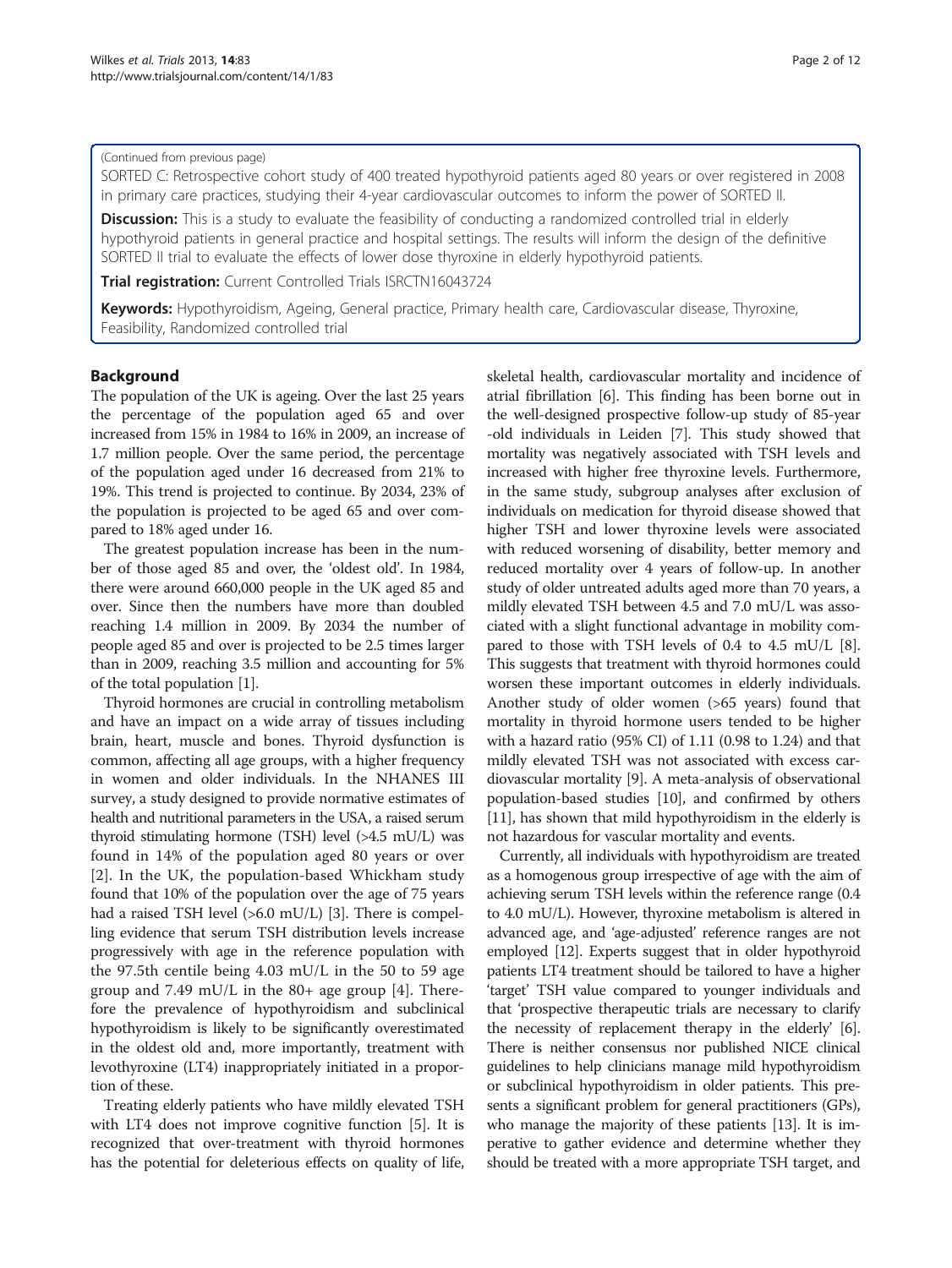whether this improves overall as well as cardiovascular morbidity and mortality.

## The future definitive trial: SORTED II

The objective of SORTED II is to address the question of whether elderly hypothyroid patients maintained with a slightly higher TSH reference range, have better morbidity, mortality and cardiovascular outcomes, compared with current usual treatment. Where the feasibility, patient acceptability and parameters to inform a power calculation are lacking for a definitive trial, a well-designed feasibility study is required [[14](#page-11-0)]. In the SORTED study we will test protocol procedures, patient recruitment and retention rates, consent processes, randomization, patient acceptability, and collect data to power SORTED II. This paper describes the three components of the protocol for the feasibility study SORTED, a necessary precursor to SORTED II.

## Methods/design

## Aim: SORTED (A, B and C)

The aim of this study is to explore the design, patient acceptability and required sample size to power the definitive SORTED II trial adequately. Specifically we aim to provide evidence that it is feasible to perform a large randomized controlled trial (RCT) assessing lower dose LT4 in treated elderly hypothyroid patients, evaluating the participants' experience in the trial as well as morbidity and mortality rates over 4 years in a cohort of patients in general practice.

## SORTED A: RCT feasibility study

#### Aim

The aim is to assess participants' willingness to enter and complete a single-blinded randomized controlled trial of lower dose thyroxine for elderly hypothyroid patients.

## Primary objectives

The primary objectives are to show that recruitment to such a trial is possible; to gauge participants' acceptability of being part of the study; to assess the length of time required to complete recruitment; to assess the dose titration strategy and the length of time required to achieve desired TSH levels; and to gauge medication compliance.

## Secondary objectives

The secondary objectives are to measure the acceptability and usefulness of generic and validated disease-specific quality of life questionnaires, EQ-5D [\[15\]](#page-11-0), ThyDQoL and ThySRQ [\[16\]](#page-11-0); to assess mobility and risk of falls in this population group as measured by the TUG test and FRAT questionnaire [\[17\]](#page-11-0); and to measure changes in specific cardiovascular risk factors including lipid profile, blood

## Design

This is a feasibility study for a dual-center single-blinded RCT of elderly hypothyroid patients currently treated with LT4. It is a clinical trial of an investigational medicinal product. The study will compare the standard dose of LT4 (target TSH level 0.4 to 4.0 mU/L) with a lower dose of LT4 (target TSH levels 4.1 to 8.0 mU/L), until TSH is within the desired range. Post randomization, individuals will be assessed at 12 weeks (and LT4 dose adjusted) and at 24 weeks, with a final follow-up phone call at 25 weeks.

## Study setting and population

Patients will be recruited from 20 research general practices that are supported by the National Institute for Health Research (NIHR), and two hospital trust endocrine units in Northumberland, Tyne and Wear. The study population comprises elderly hypothyroid patients currently treated with LT4.

## Inclusion criteria

Males and females aged 80 years or over are included if:

- They have been diagnosed with hypothyroidism and treated with LT4 for at least 6 months.
- They are living independently in the community.
- All of their TSH results are within the range 0.4 to 4 mU/L in the 3 months before commencing the study.
- They have provided written informed consent for participation in the study, prior to any study-specific procedures.

#### Exclusion criteria

People are excluded if:

- They have established dementia and therefore deemed incapable of providing informed consent.
- They have other medical conditions, which, in the opinion of the chief investigator, would prevent them from taking part in the study (for example, end stage cancer or severe chronic health conditions where the patient is housebound).
- They are a resident of a nursing home or residential care home.
- They have with thyroid cancer, as they would require high doses of LT4 to suppress their serum TSH.
- They take 25 mcg of LT4 daily: dose reduction will mean that they stop thyroid replacement treatment.
- They do not speak English.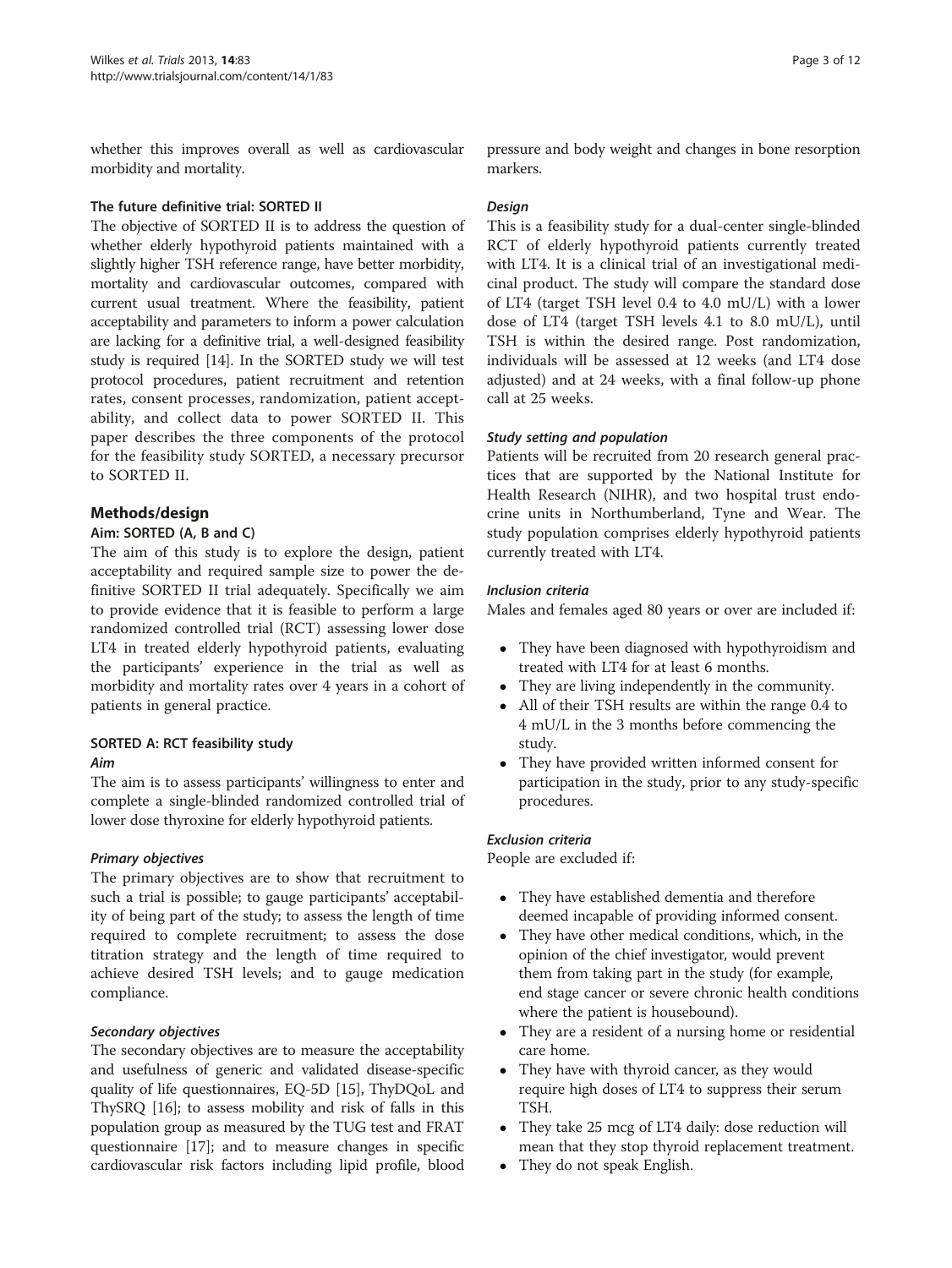- <span id="page-3-0"></span>• They have participated in any other investigational trials within the last 3 months.
- They have been prescribed medications that can affect thyroid function (amiodarone, lithium, carbimazole or propylthiouracil).
- They have known or suspected lactose intolerance (this would have implications for the proposed over-encapsulated investigational medicinal product (IMP)).

## Screening, recruitment and consent

Three methods of recruitment will be adopted for the RCT feasibility study: via a database search of GP practices, opportunistically via secondary care clinics and via poster advertising and self-referral.

Firstly, general practices will act as participant identification centers (PICs) and practice staff will perform a database search using a protocol eligibility criteria flow chart, which simultaneously identifies the SORTED C cohort and potential SORTED A participants (Figure 1). The NIHR Primary Care Research Network team will provide the central study team with a completed eligibility proforma for each potential participant (identified by a unique patient number only). The proforma will be a checklist of all inclusion and exclusion criteria to confirm each participant meets all eligibility criteria. The GP will review the list of eligible SORTED A participants. The practice will approach potential participants by posting a study invitation pack to their home address within 2 working days of the database search.



hypothyroidism who were ≥80 years old in 2008, and followed up (alive and dead) until 2012. RCT: randomized controlled trial.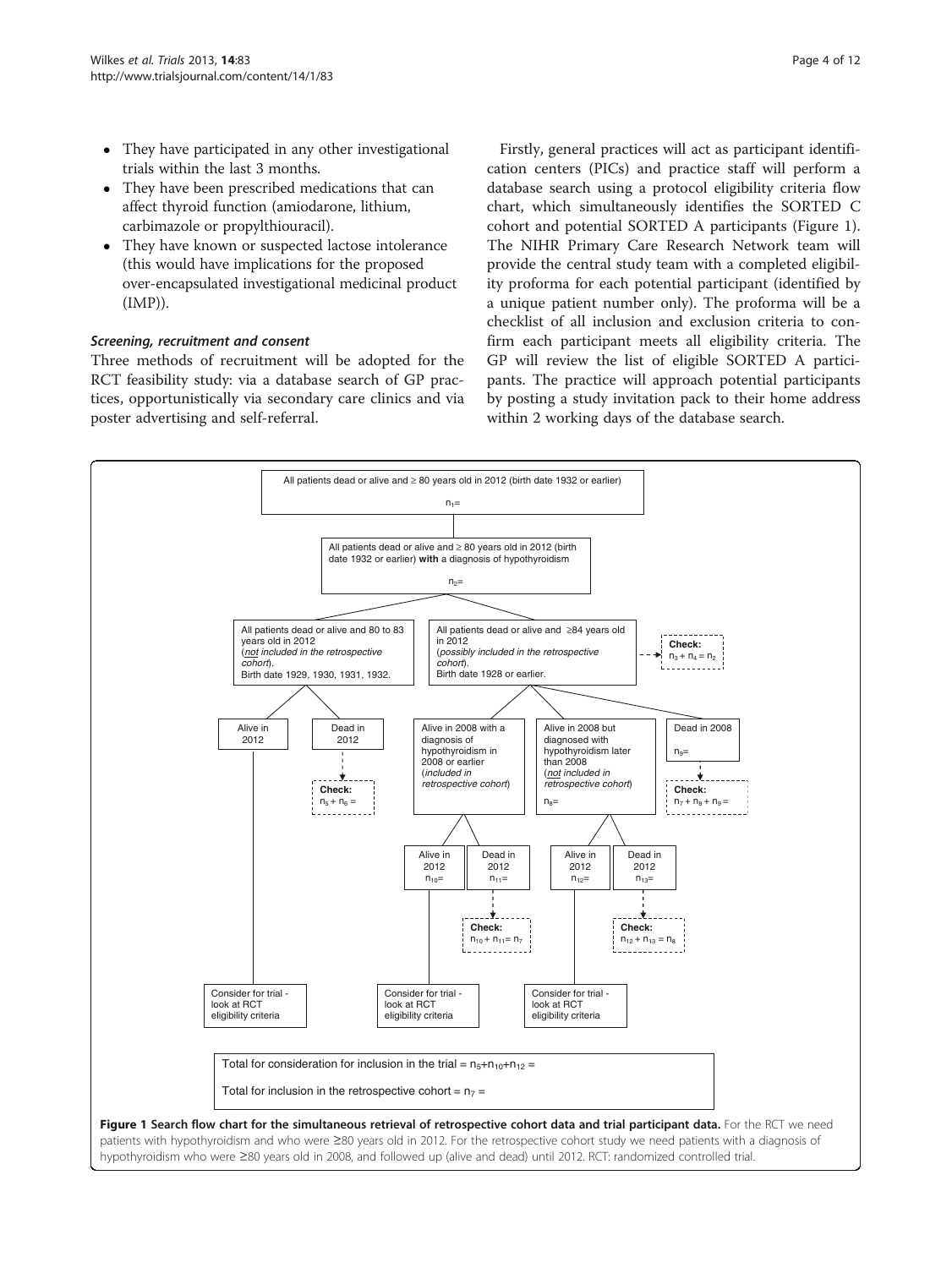Secondly, potential participants in secondary care will be identified and invited to participate during routine endocrine clinic visits at the Gateshead Health NHS Foundation Trust and the Newcastle upon Tyne Hospitals NHS Foundation Trust. The initial approach in the clinic will be via the clinician in charge of their routine clinical care. A brief verbal explanation of the study will be provided by the clinician and the participant will be given a study invitation pack.

Finally, we will use study posters in non-research active practices in and around the Northumberland and Tyne and Wear area. Potential participants can contact the central study team directly. The central study team will assess the eligibility criteria then send a study invitation pack.

Potential participants will receive a study invitation pack consisting of:

- Either a pre-prepared invitation letter from the general practice, an invitation letter from their routine clinician in secondary care, or an invitation letter from the central study team in response to a poster enquiry.
- A participant information sheet and consent form.
- A stamped addressed envelope to return the reply slip to the central study team.

On receipt of the reply slip, the central study team will contact potential participants by telephone 7  $(+/- 3)$ days later to confirm the patient's interest in participating, answer any initial questions and arrange a convenient date and time for the screening visit. If potential participants are not contactable by telephone, then a home visit appointment will be arranged by letter to discuss this information.

If no reply slip is received by the central study team within 4 weeks, a reminder will be sent to the patient's home address within 2 working days. The reminder will also contain an invitation pack for SORTED B Group 2 (see below) to minimize the number of approaches to each particular patient.

For all potential participants, a screening visit will be arranged either at the patient's home, the Clinical Research Facility, Leazes Wing, Royal Victoria Infirmary (RVI) or at Bensham Hospital, Gateshead. The central study team (for those patients reviewed at Bensham Hospital or at home) or site-specific research staff (for those patients reviewed at the Clinical Research Facility, RVI) will discuss the study in detail with the patient and answer any queries he/she may have. If the patient wishes to take part in the study, written informed consent will be obtained at this visit.

The eligibility assessments must occur within 3 months prior to the baseline visit and the start of participation in the study. Screening logs will be held securely at the PICs and investigator sites. The screening logs will document details of patients invited to participate in the study.

## Intervention

Lower dose LT4 achieving a target TSH level of 4.1 to 8.0 mU/L

## **Control**

Standard dose LT4 achieving a target TSH level of 0.4 to  $4.0$  mU/L

## Randomization

Participants will be randomized to either the usual (current) dose of LT4 (control) or the lower dose of LT4 (intervention), in a ratio of 1:1, using random permuted blocks. Randomization will be stratified by usual (pre-study) LT4 dose (50, 75, 100 and 125 mcg daily). Randomization will be administered centrally via Newcastle Clinical Trials Unit using a secure password-protected web-based system.

## Blinding

Patients will be blind to treatment allocation. The clinicians will be aware of the LT4 dose so that they can maintain treatment within the specified TSH ranges, either for the usual dose of LT4 (control) or the lower dose of LT4 (intervention), that is, the trial will be single blinded. The research team will be aware of the dose each participant will receive; however, data analysis will be blinded.

At the final visit, the integrity of the blinding will be assessed by asking the participants if they thought they were taking their usual or a lower dose of LT4.

#### Study medication

The LT4 medication, the IMP, will be used within the licensed indications [\[18\]](#page-11-0) in this study. Nonetheless, since an alternative dosing regime will be tested, additional information is being gathered on safety and efficacy. As manufacture will involve de-blistering/over-encapsulation, the study drug will be treated as an IMP for the purpose of this study, and will be labeled and handled accordingly.

The study drug will be sourced, assembled and packaged by Newcastle Specials (Pharmacy Production Unit) at the Newcastle upon Tyne Hospitals NHS Foundation Trust, MIA(IMP) 17136. The brand of LT4 to be used in this study will be Eltroxin 25 mcg tablets and Eltroxin 50 mcg tablets (Mercury Pharmaceutical Ltd). This will be purchased in blister packs.

The single blind will be achieved by de-blistering and over-encapsulation, using a capsule filler of lactose BP. For doses that are multiples of 50 mcg, we will over-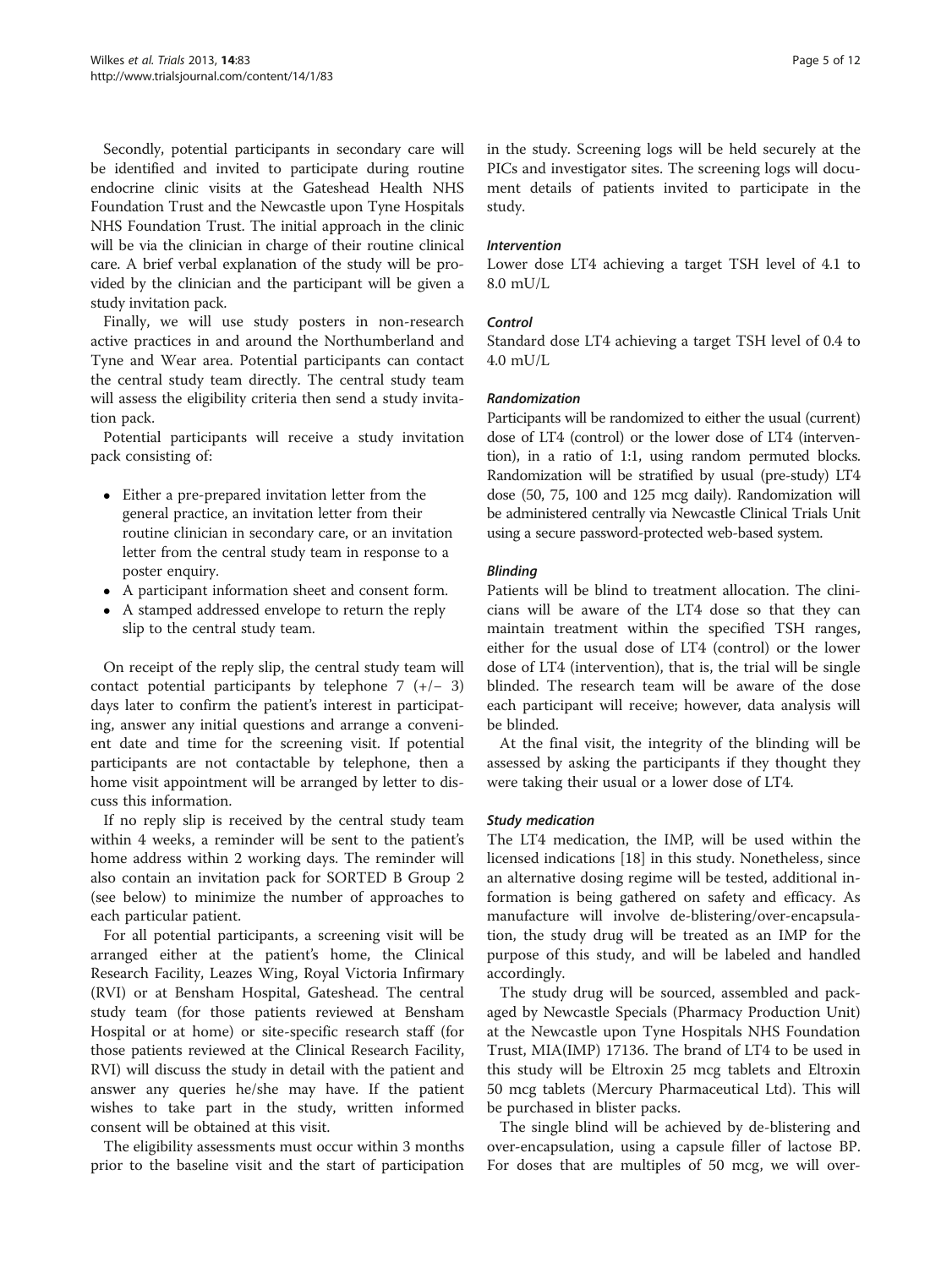encapsulate Eltroxin 50 mcg tablets; for the remaining 25 mcg, 75 mcg and 125 mcg dose increments, we will over-encapsulate Eltroxin 25 mcg tablets. This ensures the capsules are kept as small as possible for ease of swallowing (DB capsules size A, color: Swedish orange; manufacturer: Capsugel). Capsules will be repackaged into a bottle container (polypropylene) and labeled appropriately.

As it is not feasible to predict in advance exactly how much IMP must be packaged per study dose, predictions will be based on known current doses as per routine clinical practice; production run(s) will generate surplus stock per IMP dose.

The LT4 medication (Eltroxin 25 mcg and 50 mcg) will have a maximum shelf-life of 24 months (less any reduction in expiry due to the shortest expiry date of the blister packs purchased). The IMP will not be stored above 25 °C and will be stored in the original container to protect it from light and moisture, as per the clinical trial label. A temperature log will be maintained as per local pharmacy procedures, and appropriate IMP storage will be guaranteed until the IMP arrives in the patient's possession.

The side-effect profile of Eltroxin (25 mcg and 50 mcg) is well known and documented [[18\]](#page-11-0). The total daily dose provided to each participant will be between 25 mcg and 150 mcg.

## Administration of study medication

Participants randomized to the lower dose of LT4 (intervention) to achieve the desired target TSH level of 4.1 to 8.0 mU/L, are likely to have their LT4 medication reduced by 25 mcg once a day at visit 1.

LT4 will be provided as two separate 13-week supplies (dispensed separately at visits 1 and 2; see Table [1](#page-6-0)). The container will be labeled appropriately but will not indicate the arm of the study to which the participants have been randomized. The label will instead contain a pack number, which will be the link to the relevant packaged dose.

The study medication will be prescribed by an authorized study physician according to the protocol, using a trial specific prescription (documenting the required IMP dose), and dispensed according to local pharmacy practice. The relevant pharmacy will hold a corresponding list allowing pharmacy staff to correlate IMP pack number with the relevant packaged IMP dose for any particular IMP bottle, thus maintaining the single blind.

To further maintain the single blind, the research team at each site will deliver the trial prescription to the pharmacy and collect the relevant study medication to provide to the patient. Participants will be advised to take the IMP capsule orally once a day as usual. This will be discussed at the time of consent and will be clear in the patient information sheet.

Participants will be informed of potential adverse reactions and advised to contact the relevant study team as required. A study-specific participant contact card will also be provided.

Once randomized, participants will begin their study medication on Day 0 (Table [1\)](#page-6-0).

At 12 weeks (+/− 7 days), serum TSH levels will be checked and the LT4 dose adjusted as follows (the second bottle of IMP should be started at week 12 (+/− 7 days)):

Control (usual) dose arm, TSH level:

≤0.39 mU/L: LT4 reduced by 25 mcg once daily 0.4 to 4.0 mU/L: Stay on current dose of LT4 ≥4.1 mU/L: LT4 increased by 25 mcg once daily

Lower dose arm, TSH level:

<0.4 to 4.0 mU/L: LT4 reduced by 25 mcg once daily 4.1 to 8.0 mU/L: Stay on current dose of LT4 >8.1 mU/L: LT4 increased by 25 mcg once daily

The LT4 treatment based on the above regimen will continue for a total of 24 weeks at which point the final set of study-specific assessments will be made (with a further follow-up phone call at 25 weeks). If, during the course of the study, individuals on 25 mcg/day of LT4 require a reduction in their dose of LT4, their LT4 dose will remain unchanged as otherwise they would need to discontinue LT4 therapy completely.

At visit 3, participants on each arm of the study will stop their IMP and will be referred back to their GP, who will promptly prescribe the LT4 dose they were taking prior to study participation. The GP letter (sent once the participant is randomized) and the GP followup letter (sent after each participant completes his/her IMP) instruct the GP to check TSH levels for each participant, three months after he/she has completed his/ her IMP.

At the end of visits 2 and 3, participants will be asked to return any surplus study drug in the original packaging to the study team, who will verify and document compliance. All unused study medication and packaging will be sent to the local pharmacy for documentation and destruction as per local policy (following appropriate reconciliation by the trial manager).

Documentation of prescribing, dispensing and return of study medication will be maintained for study records.

#### Primary outcome measures

 Participants' willingness to enter the trial (ratio between those who consented to participate and those who were eligible and approached)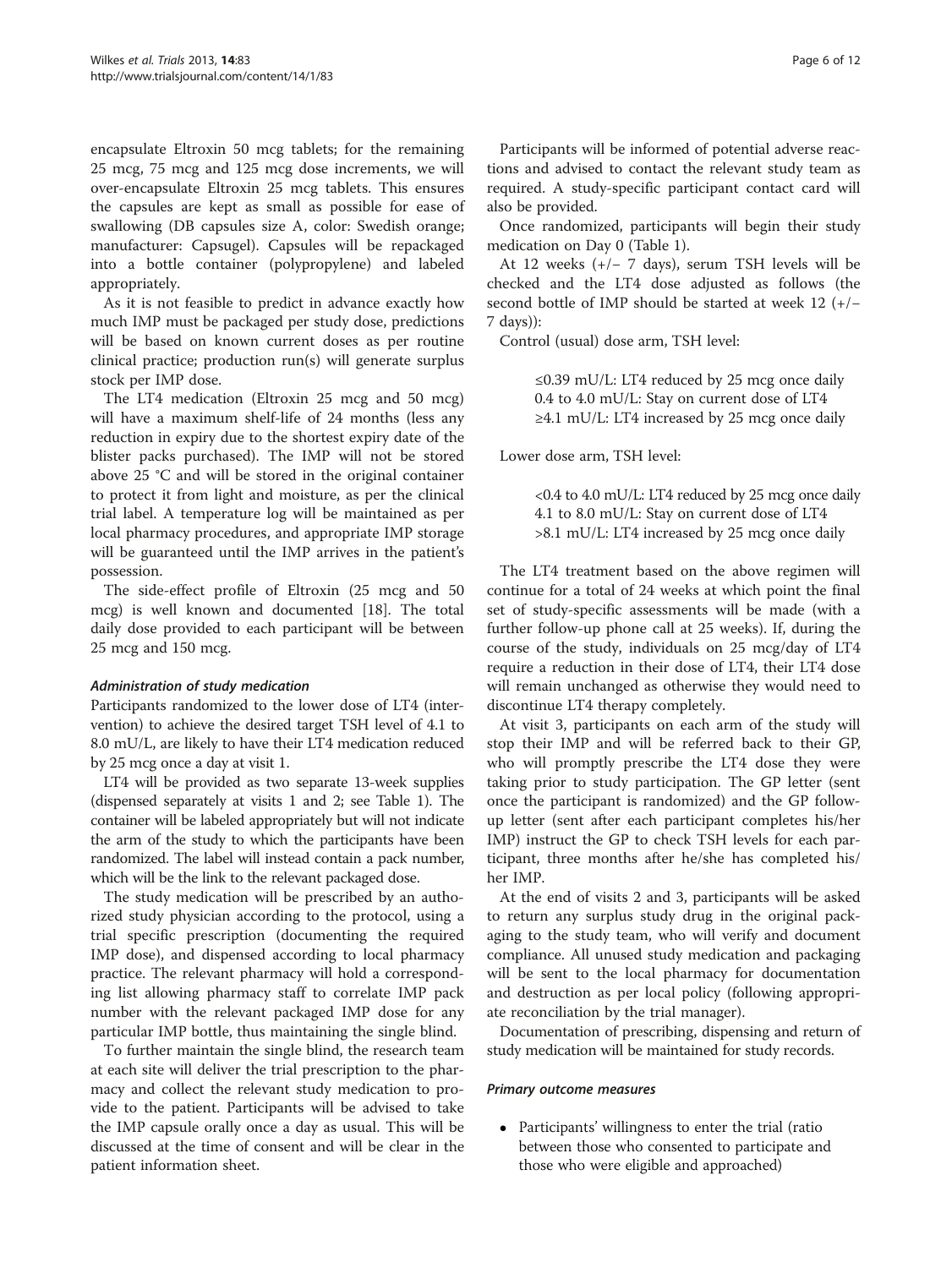## <span id="page-6-0"></span>Table 1 SORTED A study assessments

| <b>Visit</b>                                                                                    | Pre-screening                        | <b>Screening Baseline</b> | 1                | Follow-up      |                                                          |                           |
|-------------------------------------------------------------------------------------------------|--------------------------------------|---------------------------|------------------|----------------|----------------------------------------------------------|---------------------------|
|                                                                                                 |                                      |                           |                  | $\overline{2}$ | 3                                                        | 4<br>(phone call only)    |
| Assessments <sup>a</sup>                                                                        | Within 3 months of<br>baseline visit | Week $-4$<br>to $-1$      | Day 0            | Week 12        | Week 24<br>$(+/- 7 \text{ days})$ $(+/- 7 \text{ days})$ | Week 25<br>$(+/- 3$ days) |
| Identification and initial approach<br>(including provision of PIS)                             | $\times$                             |                           |                  |                |                                                          |                           |
| Eligibility criteria checked<br>(as per routine clinical practice)                              | Χ                                    |                           |                  |                |                                                          |                           |
| Written informed consent<br>(including discussion of study in detail, questions<br>answered)    |                                      | $\times$                  |                  |                |                                                          |                           |
| Physical examination<br>(height, <sup>e</sup> weight, blood pressure, pulse)                    |                                      |                           | $\times$         |                | X                                                        |                           |
| Venepuncture                                                                                    |                                      |                           | $X^{\mathsf{b}}$ | $X^c$          | $X^d$                                                    |                           |
| Clinical history<br>(relevant medical history, medication list/history)                         |                                      |                           | Χ                |                |                                                          |                           |
| Participant-completed questionnaires<br>(ThyDQoL, ThySRQ, EQ-5D)                                |                                      |                           | X                |                | Χ                                                        |                           |
| Nurse-administered questionnaires (FRAT, TUG)                                                   |                                      |                           | X                |                | X                                                        |                           |
| Randomization (after all eligibility criteria checked<br>and written informed consent obtained) |                                      |                           | X                |                |                                                          |                           |
| Study medication prescribed and dispensed<br>(following LT4 dose assessment at visit 2 only)    |                                      |                           | $\times$         | X              |                                                          |                           |
| Study medication compliance checks                                                              |                                      |                           |                  | X              | X                                                        |                           |
| Concomitant medication                                                                          |                                      |                           | $\times$         | X              | X                                                        |                           |
| Adverse events                                                                                  |                                      |                           |                  | X              | X                                                        |                           |
| Serious adverse events                                                                          |                                      |                           |                  | Χ              | Χ                                                        | Χ                         |

<sup>a</sup> Study-specific procedures must only be performed once written informed consent is obtained from the participant; <sup>b</sup> 10 ml blood: TSH, FT4, FT3, thyroid peroxidase antibodies, total cholesterol, HDL, triglycerides, serum CTX; <sup>c</sup> 5 ml blood: TSH, FT4, FT3 only; <sup>d</sup> 10 ml blood: TSH, FT4, FT3, total cholesterol, HDL, triglycerides, serum CTX; <sup>e</sup> height to be measured at the baseline visit only.

FT3: free triiodothyronine (thyroid hormone); FT4: free thyroxine; HDL: high-density lipoprotein; serum CTX: serum collagen type-1 cross-linked C-telopeptide; TSH: thyroid stimulating hormone, PIS: participant information sheet.

- Participants' acceptability of study design (as measured by the completion rate of participants in each randomized group).
- Participant recruitment rate (as measured by the number of patients randomized divided by the length of the recruitment period) – the recruitment period runs from the date that recruitment opened to the date of the last randomization.
- Dose titration strategy, described above, and length of time required to achieve desired TSH levels (number of participants in each group that reach target TSH range at both 12 and 24 weeks)
- Medication compliance (tablet count).

## Secondary outcome measures

 Acceptability and usefulness of three patientcompleted questionnaires: a generic quality of life (QoL) questionnaire (EQ-5D), a validated diseasespecific QoL questionnaire (ThyDQoL) and the

disease-specific hypothyroid symptom checklist (ThySRQ). The time taken to complete the three questionnaires will be recorded and questionnaire completion rates will be calculated. Any third-party help used in a questionnaire's completion will be recorded.

- Assessment of mobility and risk of falls in this population group as measured by the nurseadministered TUG and FRAT.
- Changes in specific cardiovascular risk factors (lipid profile (total cholesterol, high-density lipoprotein, triglycerides), blood pressure and body weight) and serum collagen type-1 cross-linked C-telopeptide (serum CTX).

## Data collection and outcome assessments

The following procedures and assessments will be carried out in accordance with the study schedule shown in Table 1.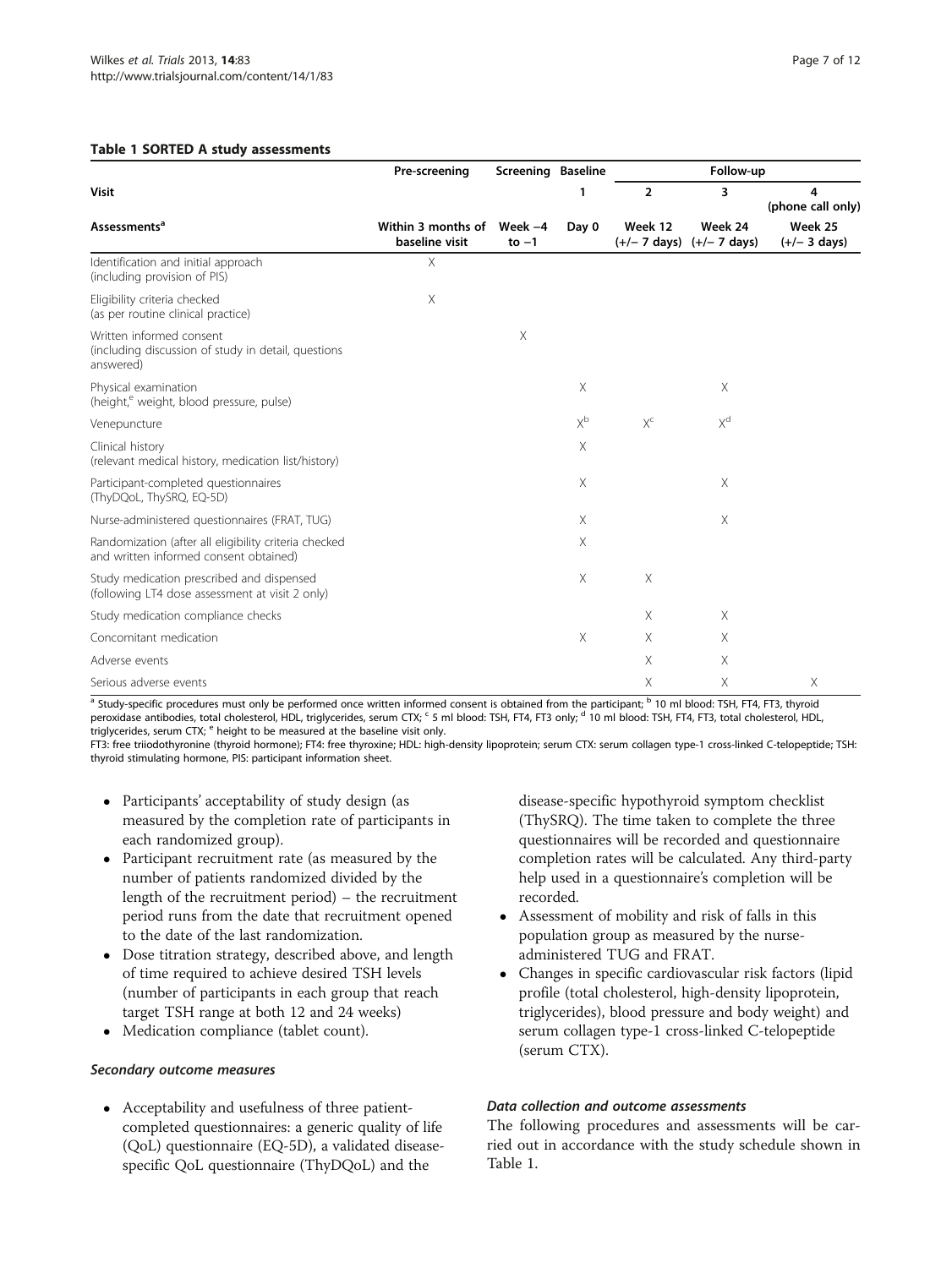- Written informed consent.
- Randomization: Usual or reduced dose of LT4
- Participant-completed questionnaires: ThyDQoL, ThySRQ and EQ-5D. A private area will be provided for the participant to complete the questionnaires. If patients refuse to answer certain questions, their wishes will be respected. A record of start and finish times will be retained for patient-completed questionnaires.
- Nurse-administered questionnaires: FRAT and TUG
- Physical examination: Height, weight, blood pressure, pulse.
- Venepuncture: 5 to 10 mL blood (TSH, free thyroxine (FT4), free triiodothyronine (FT3), thyroid peroxidase antibodies, total cholesterol, high-density lipoprotein, triglycerides, CTX
- Clinical history: relevant medical history and medication list.
- Study medication dosing according to dose titration guidelines.
- Study medication compliance and concomitant medication checks.
- Clinical history: adverse events, serious adverse events, changes to concomitant medication.
- Assess integrity of the blind by asking the participant: 'It is important for the interpretation of the results of the study that we ask you the following: "Do you think you were taking your usual or a lower dose of LT4? Why do you think this?"'

## Data handling and record keeping

Medical information obtained at each visit will be recorded in the subject's medical notes or other source documentation in real time. Data will be collected on paper case report forms and entered by an authorized member of the research study team on a secure validated clinical data management system. Data will be entered either at Bensham Hospital (for visits conducted at Bensham or at the participant's home address) or at the Clinical Research Facility (for visits conducted at the RVI). The clinical data management system will be webbased, allowing access for authorized staff at Newcastle upon Tyne Hospitals NHS Foundation Trust, Gateshead Health NHS Foundation Trust and Newcastle University via password protection. Data will be handled, computerized and stored in accordance with the Data Protection Act 1998. No participant-identifiable data will leave the study site (the case report forms will identify participants by initials, date of birth and unique patient number only). Strict confidentiality will be ensured while dealing with patient-sensitive data in accordance with the Caldicott Guardian's recommendations (applications will be made to the relevant Caldicott Guardian for use of NHS patient data).

All study data will be held in strict confidence by the investigators and research team. Data and documents will be stored in locked cupboards. A confidential list of trial identifiers and corresponding patient-identifying details will be held at site in a locked cupboard by the principal investigator. The quality and retention of study data will be the responsibility of the chief investigator. All study data will be retained in accordance with the latest Directive on Good Clinical Practice (2005/28/EC) and local policy.

## Submission of accrual data to the UK Clinical Research Network

This study will apply for adoption to the NIHR Primary Care Research Network Portfolio. Accrual data will be submitted on a monthly basis, by Newcastle Clinical Trials Unit, in accordance with NIHR Clinical Research Network guidelines.

## Study compliance and withdrawal

Compliance with study medication (IMP) will be assessed and documented by the research team by checking and recording the number of return capsules at each visit. This allows any issues to be addressed immediately with the participant. Compliance will be classed as good if between 80% and 100%.

Participants may withdraw from the study at any time without giving a reason. The investigator may also withdraw patients from the study drug in the event of intercurrent illness, adverse events, serious adverse events, suspected unexpected serious adverse reactions, protocol violations or administrative or other reasons. Participants who withdraw will be asked if they would be willing to provide follow-up data collected as per the study protocol. Participants withdrawn from the study will not be replaced.

## Pharmacovigilance

The safety of the lower dose of LT4 in this study will be evaluated by examining the occurrences of all adverse events, adverse drug reactions, unexpected adverse reactions, serious adverse reactions or suspected unexpected serious adverse reactions as defined by the Medicines for Human Use (Clinical Trials) Regulations [\[19\]](#page-11-0). The relationship and expectedness of the adverse event or reaction (causality) will be assessed by the site investigator and relayed to the chief investigator who, on behalf of the sponsor (Newcastle upon Tyne Hospitals NHS Foundation Trust), will notify the regulatory bodies, the Medicines and the Healthcare Products Regulatory Agency (MHRA) and the research ethics committee (REC), within 7 days for fatal and life-threatening events and 15 days for non-life-threatening events. All study investigators will be notified.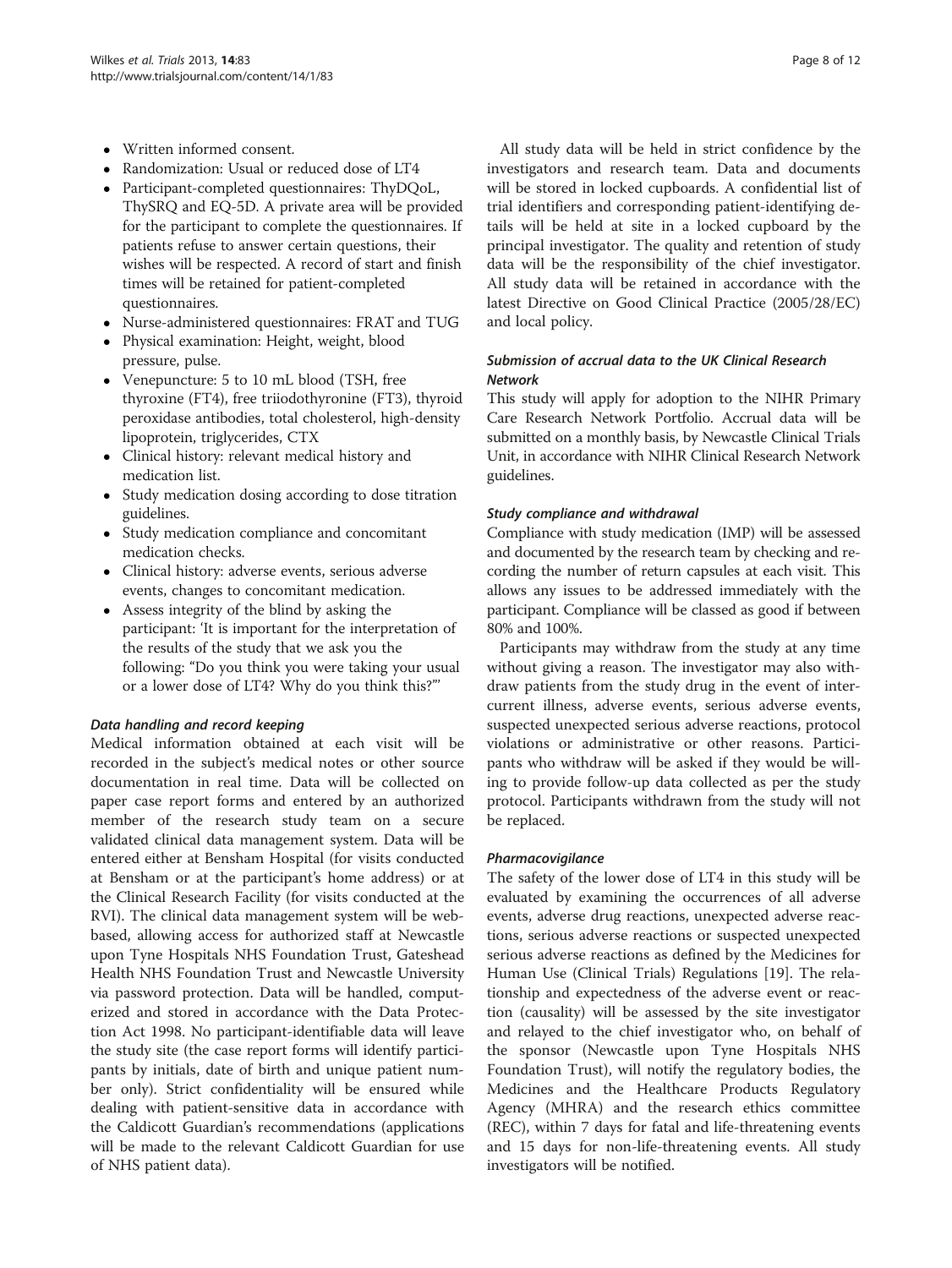Most adverse events and adverse drug reactions that occur in this study, whether they are serious or not, will be expected treatment-related toxicities due to the drugs used in this study. A full summary of product characteristics of Eltroxin have been published [[18\]](#page-11-0).

We do not anticipate adverse effects for the lower dose of LT4. Although the current uniform serum TSH reference range of 0.4 to 4.0 is applied across all age groups, in real practice a significant proportion of individuals do have biochemical features of mild under-replacement, which goes unrecognized until a blood test is performed. If severe hypothyroidism develops (TSH >10 mU/L with low FT4 levels), then symptoms including fatigue, weight gain and poor memory may develop. We will assess the clinical impact of thyroid function via hypothyroidspecific symptom checklists, ThySRQ, and biochemically (TSH and FT4 levels) at 12 and 24 weeks to detect individuals who are unwittingly developing severe hypothyroidism. We will adjust their LT4 dose accordingly. Participants will also be provided with a helpline number in case they experience any problems.

## Statistical analysis

As this is a feasibility study, the analyses of the data collected will be mainly descriptive, with 95% confidence intervals reported where appropriate. As well as patient blinding to treatment allocation, data analysis will also be blinded. At baseline the distribution of all numerical variables will be examined graphically and summarized by appropriate measures of location and spread. Similarly, baseline categorical variables will be tabulated and percentages reported.

#### Sample size calculation

No formal sample size calculation has been performed for the RCT component of this feasibility study as the primary outcome measures are concerned with the recruitment to and randomization of the trial and the acceptability of the trial in this population of patients. As this is a trial with 6 months follow-up, any investigation of changes in key study parameters from baseline to 6 months will only be exploratory. A sample size of  $n = 50$  will provide sufficient data [\[14](#page-11-0)] to estimate the variability in the responses at baseline and assess the feasibility of the trial.

#### SORTED B: qualitative study

#### Aim

The aim is to identify, describe and understand factors associated with participation of elderly people in the trial.

#### **Objectives**

The objectives are to explore the reasons for participation and non-participation in the RCT (SORTED A) amongst people aged 80 years and over with LT4-treated primary hypothyroidism; to examine the decisionmaking process of elderly people in choosing whether to participate in the RCT; to explore aspects of health and well-being with differing doses of LT4 replacement for primary hypothyroid disease and to explore issues around retaining elderly people in the RCT.

## Design and method

In-depth interviews with key informants, 8 to 10 people, who have agreed to participate in the RCT (Group 1) and 6 to 8 people who did not wish to participate in the RCT (Group 2) will be conducted. Participants will be approached sequentially.

To understand participants' experiences of the trial  $(n = 8)$ to 10), we will focus on their experience of the medication review (for example, the perceived impact on health and well-being, any fears or concerns and compliance issues) and their participation in the trial (for example, their acceptability of trial processes, changes or improvements they feel we could make and retention issues). We will interview them at approximately 2 weeks after randomization and up to 2 weeks after SORTED A visit 3 or trial termination whichever is sooner. These participants will be recruited to Group 1.

To explore the reasons why patients declined to take part in the RCT, we will focus on their understanding of the trial processes (for example, the information they were given, the encounter with the recruiter and their ideas and/or concerns about randomization and consent) and the intervention (willingness to have medication reviewed and/or changed, ideas and/or concerns about the effect of a dosage change on their health). These one-off interviews will take place within 2 weeks of participants declining to take part in the trial so as to minimize problems of information recall. These participants will be recruited to Group 2.

Participants will have the choice of being interviewed alone or with their significant others, either in their own homes or in an appropriate clinical setting.

## Participant recruitment and consent

Potential Group 1 participants will be approached by a member of the central study team after they have provided written informed consent for the RCT. They will be provided with a study invitation pack consisting of an invitation letter, a participant information sheet and a consent form for SORTED B Group 1. Following their agreement to participate, the central study team will then contact potential participants by telephone 7 (+/− 3) days later to gauge the participants' interest in taking part, to answer any initial questions and to arrange a convenient place, date and time for the interview.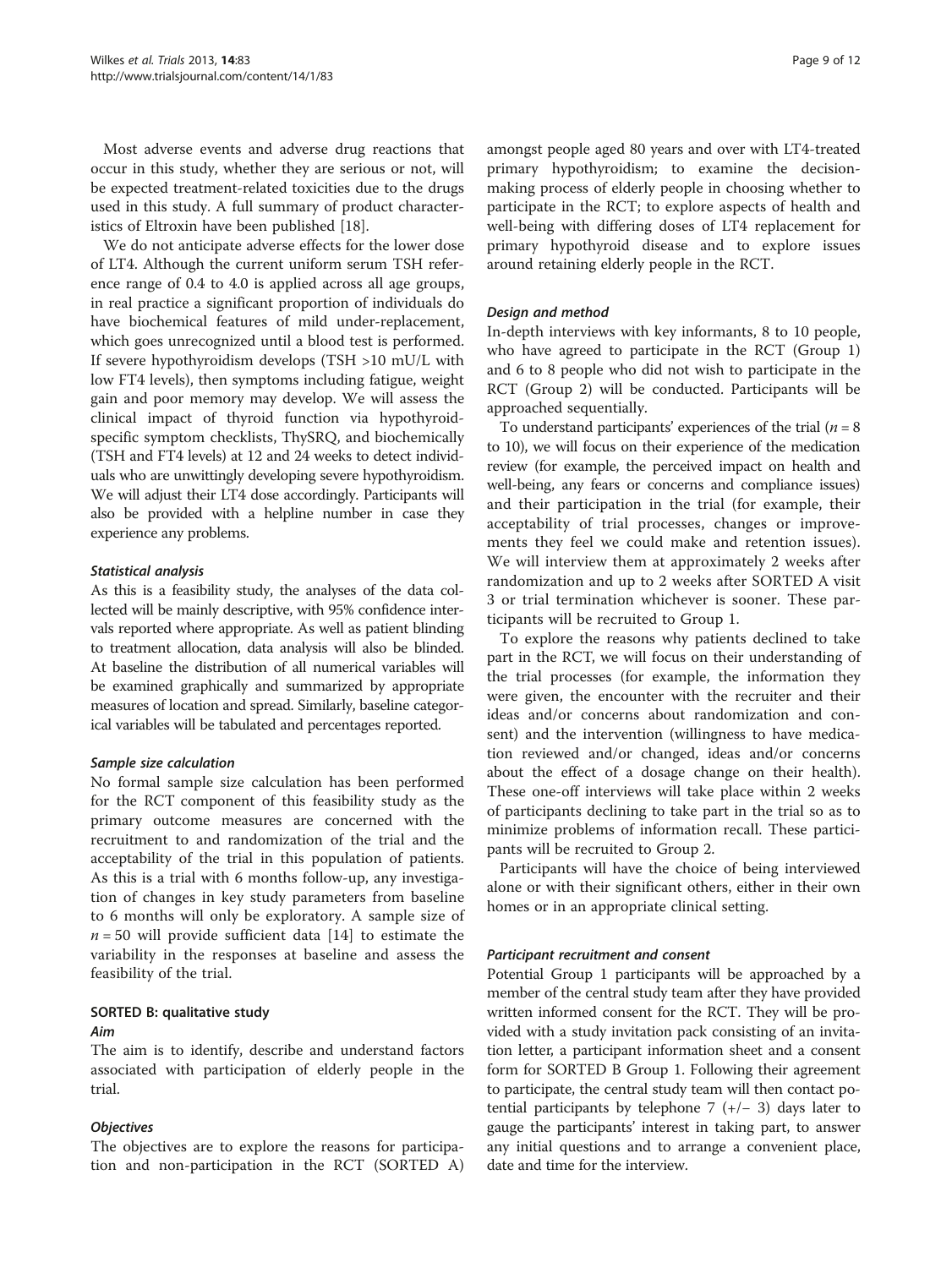Group 2 will be identified when potential participants return reply slips to the central team to indicate that they do not wish to participate in the RCT or when reply slips are not received within the specified 4-week period. This group is not identifiable to the central study team and we will require the relevant NIHR Primary Care Research Network research nurse, the general practice staff or the secondary care clinician responsible for the patients' routine clinical care to approach this group. Each potential participant will be sent a SORTED B Group 2 invitation pack within 2 working days (after checking living status) consisting of an invitation letter, a participant information sheet, a consent form and a stamped addressed envelope for returning the reply slip to the central study team. For potential participants who do not respond to the initial RCT (SORTED A) invitation, the SORTED B Group 2 invitation pack will accompany the reminder letter for the RCT, minimizing the number of approaches to any particular patient.

For both groups, once initial agreement to participate is given, an interview will be arranged by the central study team either at the patient's home or at Bensham Hospital. The participant and a friend or relative (if applicable) will be given an opportunity to ask questions. Written informed consent will be obtained.

A pre-screening log will be held by the recruiting GP surgery or hospital site, which will include the patient's name and address and the date of the invitation letter. When reply slips of acceptance or refusal have been received by the site study staff, the recruiting practice or hospital site will be informed. If no reply is received, one repeat invitation pack will be sent to potential participants.

## Results and analysis

Interviews will be conducted by the research nurse. The interviews will be semi-structured and the questions will be open ended, neutral and sensitive to capture the experiences of older people. All interviews will be audio-recorded with the respondent's written consent, transcribed (and edited to ensure the anonymity of the respondent). The transcripts will form the data for the formal analysis. We will use QSR NVivo data collation and management software to assist in the coding of the data. Analysis will be conducted according to the standard procedures of rigorous qualitative analysis (open and focused coding, constant comparison, deviant case analysis and memoing) [\[20\]](#page-11-0). We will also conduct a series of 'data analysis clinics' where the research team will share and exchange interpretations of emerging and key issues [\[21](#page-11-0)].

#### SORTED C: Retrospective cohort study Aim

The aim is to collect the data required to inform a sample size calculation for SORTED II, the future full study where the primary outcome will be the 4-year all-cause mortality and cardiovascular morbidity.

## **Objectives**

The objectives are to collect data to inform the design of the future full study, SORTED II. In particular, they are to estimate the distribution of the time-to-death variable for treated hypothyroid patients aged 80 years and over with 4 years of follow-up and to describe a number of other variables at study entry in 2008 for the cohort (time since diagnosis of hypothyroidism, time since LT4 treatment initiation, TSH level at diagnosis, FT4 level at diagnosis, cause of death (if applicable), age, gender, smoking status, body mass index, diabetes mellitus, hypertension and any other significant co-morbidities).

## **Desian**

This will be a retrospective cohort of 400 treated hypothyroid patients aged 80 years or more registered in 2008 in primary care practices.

#### Sample size

A total of 400 individuals who were 80 years or more in 2008 and were being treated for hypothyroidism will be analyzed. This will provide a 95% CI for the mortality rate in the population of interest with a width of at most ±5% to inform the power calculation for the full study.

#### Sampling and participants

To identify patients for inclusion in the cohort study, the general practice will perform a database search of patient electronic records (Figure [1](#page-3-0)), which simultaneously identifies patients for SORTED A and C. Based on the information collected in the feasibility work and using an average practice list size of 7,000, we estimate that we need to recruit 20 general practices to achieve a sample size of at least 400 patients. In Northumberland, Tyne and Wear there are approximately 300 general practices of which 65 are GP research sites. The Primary Care Research Network staff will identify 20 practices to approach and will mail out the study literature. We do not anticipate a problem recruiting general practices to participate but if we cannot achieve our cohort of 400 patients from the first 20 general practices recruited, we will approach further practices.

#### Statistical analysis

As these data are being collected to inform the design of a future full study, the analyses of the data collected will be mainly descriptive, with 95% confidence intervals reported where appropriate.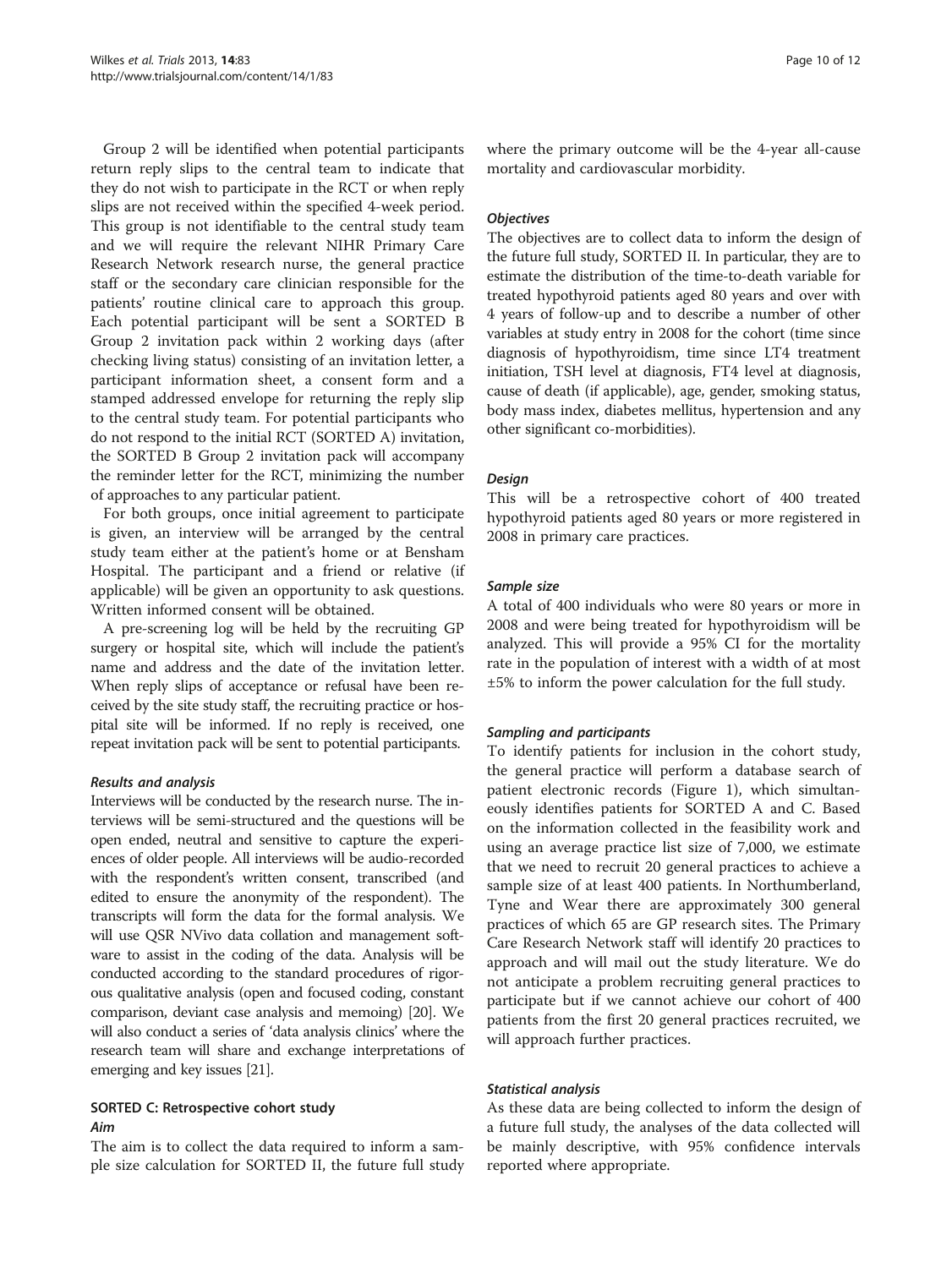#### Ethical arrangements and research governance

A favorable ethics opinion has been received from Sunderland Research Ethics Committee (REC Reference: 12/ NE/0098). The conduct of this study will be in accordance with the recommendations for physicians involved in research on human subjects adopted by the 18th World Medical Assembly, Helsinki 1964 and the principles of Good Clinical Practice [\[22](#page-11-0)], the MHRA [\[19\]](#page-11-0) and the Research Governance Framework for Health and Social Care [[23](#page-11-0)].

A data monitoring and ethics committee (DMEC) has been convened to scrutinize the integrity of the trial data and associated ethical issues. The DMEC members are an independent chair, statistician and specialist endocrinologist.

The trial steering committee (TSC) will provide overall supervision for the trial on behalf of the trial sponsor, Newcastle upon Tyne Hospitals NHS Foundation Trust, and the trial funder, NIHR Research for Patient Benefit (RfPB). The committee members are an independent British Thyroid Foundation (BTF) member, the chief investigator, three co-investigators, the trial statistician and the trial manager.

The study will commence once all regulatory approvals and Trust Research and Development approvals via the NIHR Coordinated System for gaining NHS permissions (CSP) are in place for all participating sites.

#### **Discussion**

As the UK population ages so does the prevalence of thyroid disorders. Our study group argue that serum thyroid hormone and TSH levels are not constant; with free triiodothyronine (FT3) tending to decline and median TSH levels rising in advanced age in humans. Artificially imposing lower TSH reference ranges upon the oldest old in our population may be exposing these individuals to increased all-cause mortality and cardiovascular morbidity. This study prepares the way for a definitive trial, SORTED II, to address the above hypothesis. SORTED A, B and C will test the feasibility of the RCT procedures, examine patient perspectives and describe the distribution of a number of variables to help design the definitive trial SORTED II.

Beyond SORTED II, if it is shown that older hypothyroid patients require a lower dose of LT4 and that this strategy improves morbidity and survival, then hundreds of thousands of individuals worldwide would benefit. SORTED II would provide compelling evidence to write definitive guidelines to address the management of elderly patients currently diagnosed with hypothyroidism and subclinical hypothyroidism. Furthermore, elderly individuals with mildly raised TSH levels may not require treatment at all, thus reclassifying them as 'disease-free'.

#### Trial status

The study received NHS ethics approval (REC Reference: 12/NE/0098) on 3 April 2012, NHS Trust governance approvals on 25 July 2012 and recruitment commenced on 15 October 2012. Recruitment will proceed until 31 July 2013. Results will be submitted for publication in 2014.

#### Abbreviations

BTF: British thyroid foundation; CTX: Carboxy-terminal collagen crosslinks in serum; DMEC: Data monitoring and ethics committee; EQ-5D: EuroQoL 5D; FRAT: Falls risk assessment tool; FT3: Free triiodothyronine (thyroid hormone); FT4: Free thyroxine; GP: General practitioner; HDL: High-density lipoprotein; IMP: Investigational medicinal product; LT4: Levothyroxine; MHRA: Medicines and healthcare products regulatory agency; NHANES III: National health and nutritional estimates survey; NIHR: National institute for health research; PIC: Participant identification center; PIS: Participant information sheet; QoL: Quality of life; RCT: Randomized controlled trial; REC: Research ethics committee; RfPB: Research for patient benefit; RVI: Royal victoria infirmary; serum CTX: Serum collagen type-1 cross-linked C-telopeptide; ThyDQoL: Underactive-thyroid-dependent quality of life questionnaire; ThySRQ: Hypothyroid symptom checklist; TSC: Trial steering committee; TSH: Thyroid stimulating hormone; TUG: Timed up and go test.

#### Competing interests

The authors declare that they have no competing interests.

#### Authors' contributions

SR is the chief investigator, and conceived the study and led on protocol development and grant acquisition. SW wrote this manuscript and approved the final version for publication. SW, SP, VR, TR and LI are co-holders of the grant and contributed to protocol development, study approvals and study literature. SR and LI orchestrated drug supplies for the study. VR is the study statistician. TR leads the qualitative aspects of the study. All authors have commented upon drafts of the manuscript and have given final approval for this version.

#### Acknowledgements

We would like to thank the following for their contribution: 1) The North East Research Design Service for their advice in preparing the grant application; 2) Dr Catherine Watson, trial manager, and Mrs Jennifer Wilkinson, senior trial manager, Institute of Health & Society, Newcastle University, Newcastle Clinical Trials Unit, for their help in preparing the trial protocol documentation for submission to IRAS for governance and ethics approvals and overall trial management; 3) Mrs Sally Black, MBE, for assistance with proofreading and editing of this manuscript; 4) the NIHR Clinical Research Network, in particular the Northumberland, Tyne and Wear Comprehensive Local Research Network, the Primary Care Research Network Northern and Yorkshire, and the NIHR primary care delivery staff of NHS North of Tyne for their assistance in identifying sites for study delivery; 5) the pharmacy team at Newcastle upon Tyne Hospitals NHS Foundation Trust, who facilitated drug procurement, over-encapsulation and advised and assisted with all other pharmacy arrangements; 6) TSC members: Dr Catherine Watson (trial manager), Mrs Janis Hickey (BTF member) as well as SR, SW, SP, VR and LI; 7) DMEC members: Ramzi Ajian (independent chair), Petros Perros (independent local expert), Dr Barbara Gregson (independent statistician).

This project is funded by the NIHR RfPB [\(http://www.ccf.nihr.ac.uk/RfPB/](http://www.ccf.nihr.ac.uk/RfPB/about/Pages/FundedProjects1.aspx) [about/Pages/FundedProjects1.aspx,](http://www.ccf.nihr.ac.uk/RfPB/about/Pages/FundedProjects1.aspx) reference PB-PG-0610 22139). The views expressed in this paper are those of the authors and not necessarily those of the NHS, the NIHR or the Department of Health.

#### Author details

<sup>1</sup>Institute of Health & Society, Newcastle University, Newcastle upon Tyne NE2 4AX. <sup>2</sup>Institute of Genetic Medicine, International Centre for Life, Central Parkway, Newcastle upon Tyne NE1 3BZ, UK. <sup>3</sup>Department of Endocrinology Queen Elizabeth Hospital, Gateshead NE9 6SX, UK.

Received: 17 September 2012 Accepted: 28 February 2013 Published: 22 March 2013